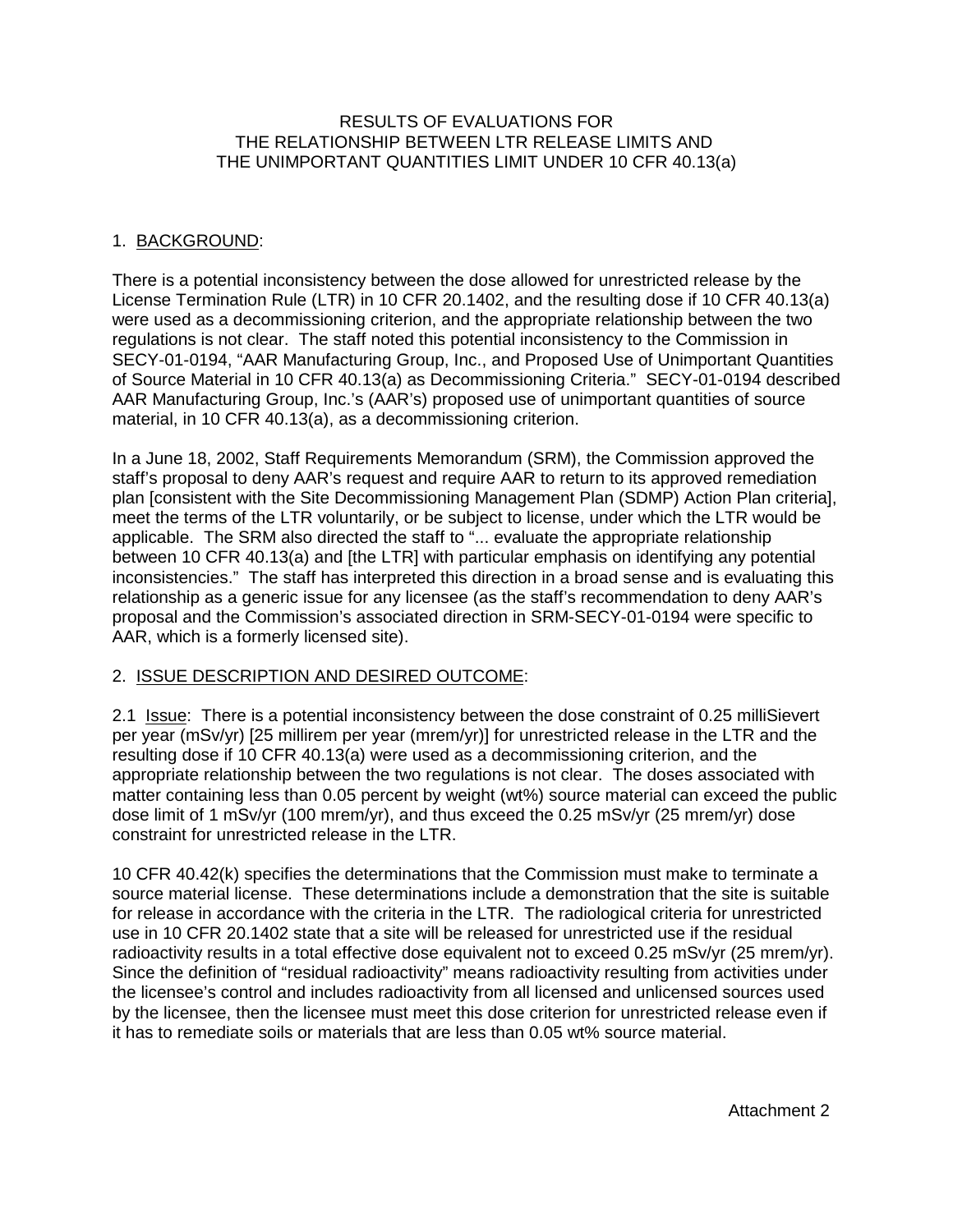In potential conflict with the LTR is 10 CFR 40.13(a), which states, "Any person is exempt from the regulations in this part and from the requirements for a license set forth in section 62 of the Act to the extent that such person receives, possesses, uses, transfers or delivers source material in any chemical mixture, compound, solution, or alloy in which the source material is by weight less than... 0.05 percent of the mixture, compound, solution or alloy." One interpretation of this regulation is that matter that contains less than 0.05 wt% source material (from licensed activities) remains part of the licensee's inventory of licensed material and does not become an "unimportant quantity of source material" until it is transferred to a person exempt from licensing requirements under 10 CFR 40.13(a) (i.e., a non-licensee). Also, the less than 0.05 wt% material left on site after decommissioning is considered residual radioactivity that is subject to the LTR. The other interpretation of 10 CFR 40.13(a) is that the licensee would be exempt from licensing under 10 CFR Part 40 if it removes from its site all matter that contains 0.05 wt% source material and greater. It follows that if the licensee becomes exempt from Part 40, the LTR would no longer apply.

2.2 Desired Outcome: The staff's desired outcome in the evaluation of this issue is to define and clearly describe the appropriate relationship between the LTR and 10 CFR 40.13(a) or resolve or eliminate the inconsistency between the regulations, if possible.

#### 3. EVALUATIONS OF RELEVANT INFORMATION:

To define the appropriate relationship between the LTR and 10 CFR 40.13(a) and resolve the inconsistency between the two regulations, the staff considered the following cases and activities: the AAR proposal to use 10 CFR 40.13(a) as a decommissioning criterion (as laid out in SECY-01-0194); the ongoing Part 40 rulemaking for "Transfers of Certain Source Materials by Specific Licensees"; and the work of the Interagency Jurisdictional Working Group.

#### 3.1 AAR's Proposed Use of 10 CFR 40.13(a) as Decommissioning Criterion (SECY-01-0194)

As noted above, SECY-01-0194 detailed AAR's proposal for use of 10 CFR 40.13(a) as a decommissioning criterion. AAR's opinion is that no further remedial action is required for soils that contain thorium in concentrations less than 0.05 wt% source material, as AAR asserted that this material is exempt from regulation, under 10 CFR 40.13(a).

The staff provided the reasoning for its opinion that 10 CFR 40.13(a) is not an appropriate decommissioning criterion, and that license termination and site release require that the criteria of the LTR must be met. The staff recommended that AAR's proposal be denied, arguing that AAR's decommissioning approach was inconsistent with the LTR and the SDMP Action Plan criteria, and that approval of AAR's approach would be inconsistent with the staff's general practice of holding non-licensees, with sites contaminated by licensed activities, to the same requirements of licensees. The staff also noted that if decommissioning is based on the percent of source material rather than a dose standard, a question arises as to whether it is permissible to reduce the concentration of source material in contaminated soils by adding clean soil to it.

In SRM-SECY-01-0194, the Commission approved the staff's proposal to deny AAR's request and require AAR to return to its approved remediation plan (consistent with the SDMP Action Plan criteria), meet the terms of the LTR voluntarily, or be subject to license, under which the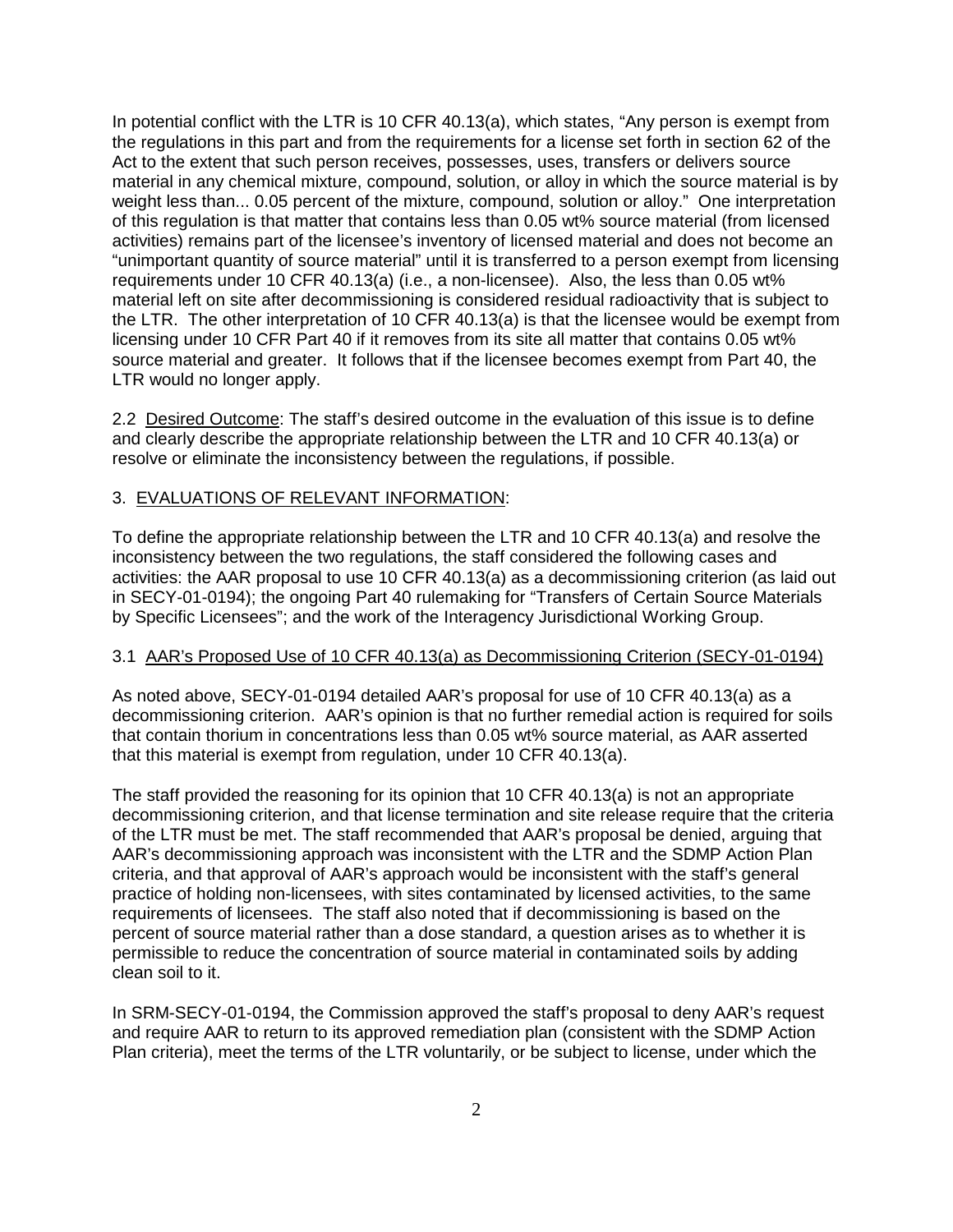LTR would be applicable. Following the Commission's direction, the staff notified AAR, by letter dated August 9, 2002, of the U.S. Nuclear Regulatory Commission's (NRC's) decision that 10 CFR 40.13(a) was not an appropriate decommissioning criterion for the site and that AAR's decommissioning proposal had not been approved.

It is reasonable to expect that the staff opinions and arguments presented in SECY-01-0194 would extend to any site (licensed or formerly licensed, that was contaminated with source material from licensed activities) that proposed use of 10 CFR 40.13(a) as a decommissioning criterion.

## 3.2 Part 40 Rulemaking for "Transfers of Certain Source Materials by Specific Licensees"

Also in SECY-01-0194, the staff discussed the Commission's direction in the March 9, 2000, SRM on SECY-99-259, "Exemption in 10 CFR Part 40 for Materials Less than 0.05 Percent Source Material - Options and Other Issues Concerning the Control of Source Material." In SRM-SECY-99-259, the Commission directed the staff to initiate the development of a proposed rule to require prior Commission approval for transfers to persons exempt under 10 CFR 40.13(a), including transfers for the purposes of permanent disposal. The staff believed that the Commission's direction addressed transfer for the purposes of off-site disposal, such as at an industrial solid waste disposal facility or a hazardous waste disposal facility, and did not address on-site disposal [i.e., use of 10 CFR 40.13(a) as a decommissioning criterion]. To address this issue, the staff recommended in SECY-01-0194 that the proposed rule language and accompanying statement of considerations (SOC) be clarified to specify such "off-site" disposal.

In SRM-SECY-01-0194, the Commission approved the clarification in the proposed rule language and the accompanying SOC (as presented in SECY-00-0201, "Proposed Rule - 10 CFR Part 40 Amendments to Require NRC Approval for Transfers from Licensees to Exempt Persons,") to specify "disposal in an appropriate facility."

Based on the Commission's direction, the staff added language to the SOC of the proposed rule, which clarified NRC's intent that 10 CFR 40.13(a) not be used for on-site disposal [i.e., 10 CFR 40.13(a) should not be used as a decommissioning criterion].

As part of this proposed rule, the Commission is also proposing to amend § 40.13(a) by adding the word "disposes" to the list of exempted activities in § 40.13(a). This addition would clarify the exemption's applicability to disposal. However, it should be noted that any **on-site disposal by a licensee of mixtures of material containing under 0.05 percent by weight (that was derived from its licensed material) source material is not addressed by § 40.13(a)** [emphasis added]. Any such disposal would continue to require approval under 10 CFR 20.2002 and be subject to reevaluation under the Decommissioning Timeliness Rule, 10 CFR 40.42 and the License Termination Rule, 10 CFR Part 20, Subpart E.

This proposed rule for "Transfers of Certain Source Materials by Specific Licensees" was published in the Federal Register on August 28, 2002 (67 FR 55175). The comment period for the proposed rule ended on November 12, 2002. The staff has reviewed the public comments received and is currently working to resolve the comments, to finalize this rule. As there were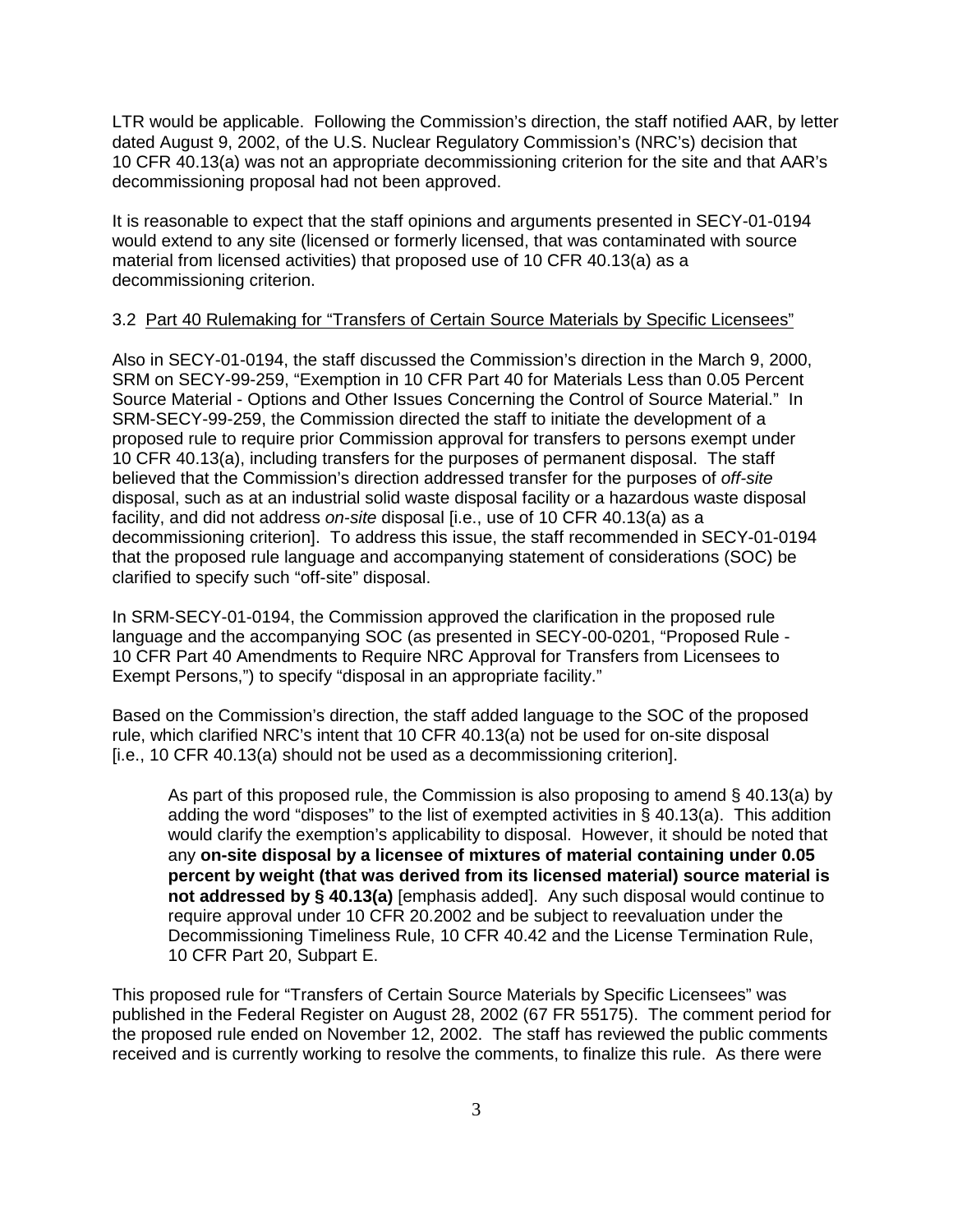no comments on this specific language, it is expected that this language would continue in the SOC for the final rule.

#### 3.3 Interagency Jurisdictional Working Group

In SRM-SECY-99-259, the Commission directed the staff to initiate interactions and work with specified Federal agencies and the States to "... explore the best approach to delineate the responsibilities of the NRC and these agencies with regard to low-level source material (as defined in 10 CFR Part 40) or materials containing less than 0.05 percent uranium and/or thorium." The staff established an Interagency Jurisdictional Working Group (JWG) composed of representatives from the specified Federal agencies and the States. Since its establishment, the JWG has identified and examined a number of issues associated with 10 CFR 40.13(a), including problems involving inconsistency with NRC regulations [e.g., inconsistency between 10 CFR 40.13(a) and LTR].

As noted in an August 13, 2002, memorandum to the Commission, as a result of the JWG efforts, the staff is considering an approach to limit NRC authority to uranium and thorium that are purposely extracted or used. The staff will provide its analysis and recommendations regarding this issue in a separate Commission paper. The Commission should refer to the JWG paper for the staff's proposed recommendation, which requests approval to continue to evaluate the implementation of the JWG's recommended approach to limit NRC authority to uranium and thorium that are purposely extracted or used. The implementation of such proposal may include eliminating the exemption in 10 CFR 40.13(a), thus removing the inconsistency between the LTR and 10 CFR 40.13(a).

## 4. EVALUATION OF OPTIONS:

The staff's desired outcome in the evaluation of this issue is to define and clearly describe the appropriate relationship between the LTR and 10 CFR 40.13(a) or resolve/eliminate the inconsistency between the regulations, if possible. The staff believes that the above examples and considerations define the appropriate relationship between the LTR and 10 CFR 40.13(a) by demonstrating that 10 CFR 40.13(a) should not be used as decommissioning criterion, and that the LTR should.

In that regard, it should also be noted that the exemption in 10 CFR 40.13(a) stems from regulations adopted approximately 40 years ago, and the 0.05 wt% concentration appears to have been chosen on the basis of the concentration of source material that is necessary to be a useful source of fissionable material. The LTR was developed to provide specific radiological criteria for decommissioning, while the concentration in 10 CFR 40.13(a) was not developed or intended for this purpose. As noted in Section 3.3 above, the JWG has explored approaches to delineate the responsibilities of the NRC and various agencies with regard to low-level source material; the Commission should refer to the JWG Commission paper for a comprehensive discussion of the issues surrounding 10 CFR 40.13(a).

In reference to clearly describing the relationship and/or resolving the inconsistency between the two regulations, the staff believes that a resolution of the inconsistency is not a possibility at this time. As mentioned earlier in this paper, the staff is still considering the JWG's recommended approach to limit NRC authority to uranium and thorium that are purposely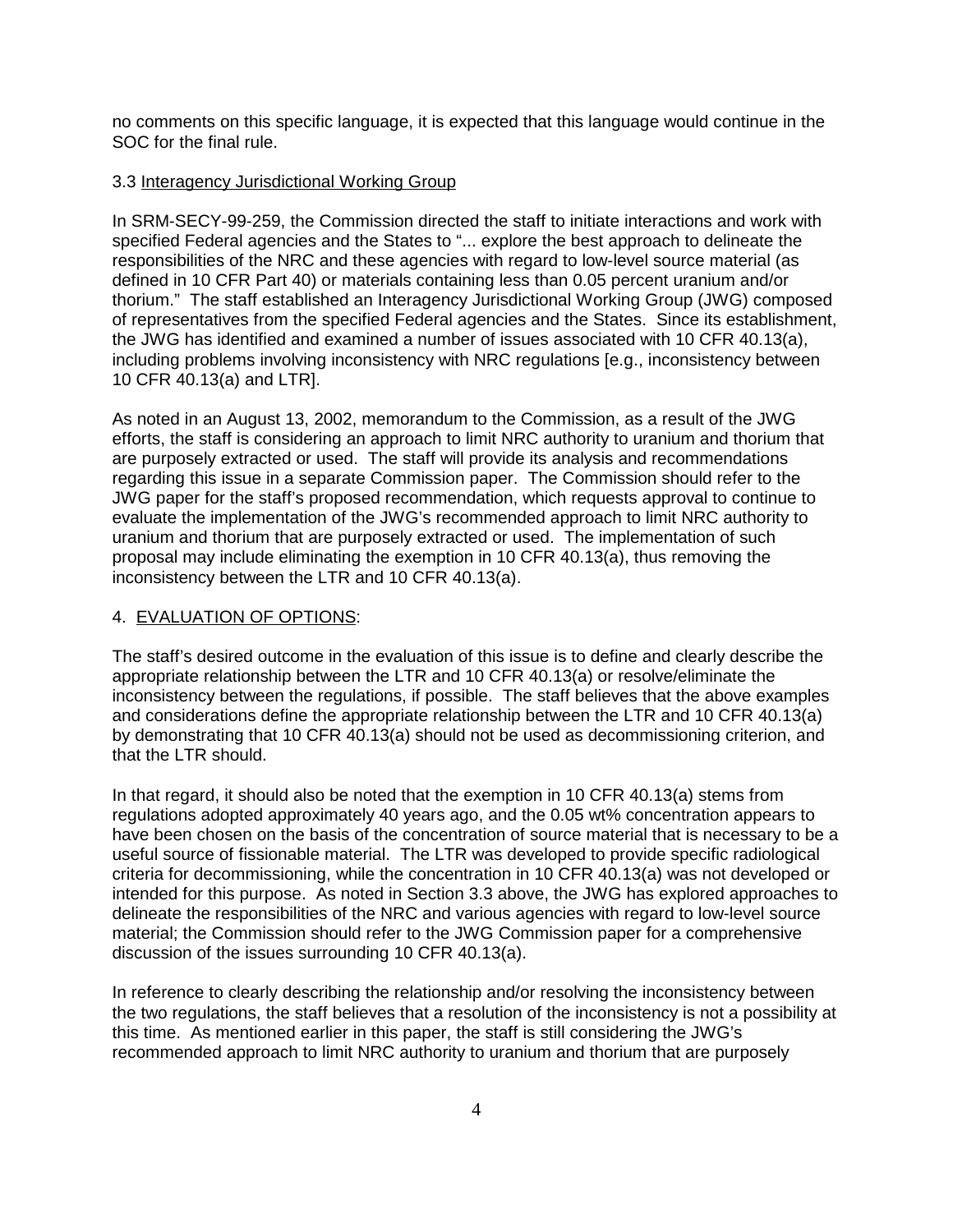extracted or used. The staff recognizes that implementation of this approach could include eliminating the exemption in 10 CFR 40.13(a). Although elimination of the exemption in 10 CFR 40.13(a) would obviously eliminate the inconsistency between 10 CFR 40.13(a) and the LTR, the staff does not believe this is a current possibility because: (1) the work of the JWG is driven by many other factors besides that of the LTR inconsistency; (2) the approval and the feasibility of implementing the JWG's recommendation are uncertain at this time; (3) if the staff recommends that the JWG recommendation be implemented and the Commission approves this approach, there are many more steps that need to be completed before any such rulemaking to eliminate the exemption in 10 CFR 40.13(a) could be implemented. If any of these steps are not successful, the recommendation may not ultimately be implemented; and (4) if the JWG recommendation is ultimately implemented, it will be a lengthy process.

Therefore, since the resolution of the inconsistency is not a current possibility, the staff proposes two options, regarding this issue: (1) Clarify NRC's policy that 10 CFR 40.13(a) should not be used as a decommissioning criterion, or (2) No action.

## 4.1 Clarify NRC's policy that 10 CFR 40.13(a) should not be used as a decommissioning criterion

Under this option, the staff would explain the appropriate relationship between 10 CFR 40.13(a) and the LTR in a regulatory information summary (RIS) that is readily available to wide ranges of stakeholders. The RIS would explain NRC's policy that 10 CFR 40.13(a) is not an appropriate decommissioning standard, and that the LTR provides the proper criteria for license termination.

## Pros:

Although this relationship has been explored and addressed in several contexts (e.g., SECY-01-0194, 10 CFR 40.51 proposed rule, and the JWG), including clarification in a RIS could help to increase public confidence, as (1) a RIS has a broad distribution, and the overall LTR Analysis RIS would have high visibility, and (2) NRC's policy on this issue would be clearly established in one medium.

Clarifying the relationship between the LTR and 10 CFR 40.13(a) in a readily available public document would support NRC's performance goal of making the NRC activities and decisions more effective, efficient, and realistic, as it will clearly define NRC's policy on the issue, and thus alleviate future efforts of dealing with the issue.

The RIS could be prepared in a timely fashion, making it available for public and licensee use in the near term.

## Cons:

Publishing NRC's policy in a RIS will not directly resolve the inconsistency. Although it is NRC's practice or policy that 10 CFR 40.13(a) is not an appropriate decommissioning criterion, the regulatory inconsistency between the LTR and 10 CFR 40.13(a) will remain unless the regulation is changed.